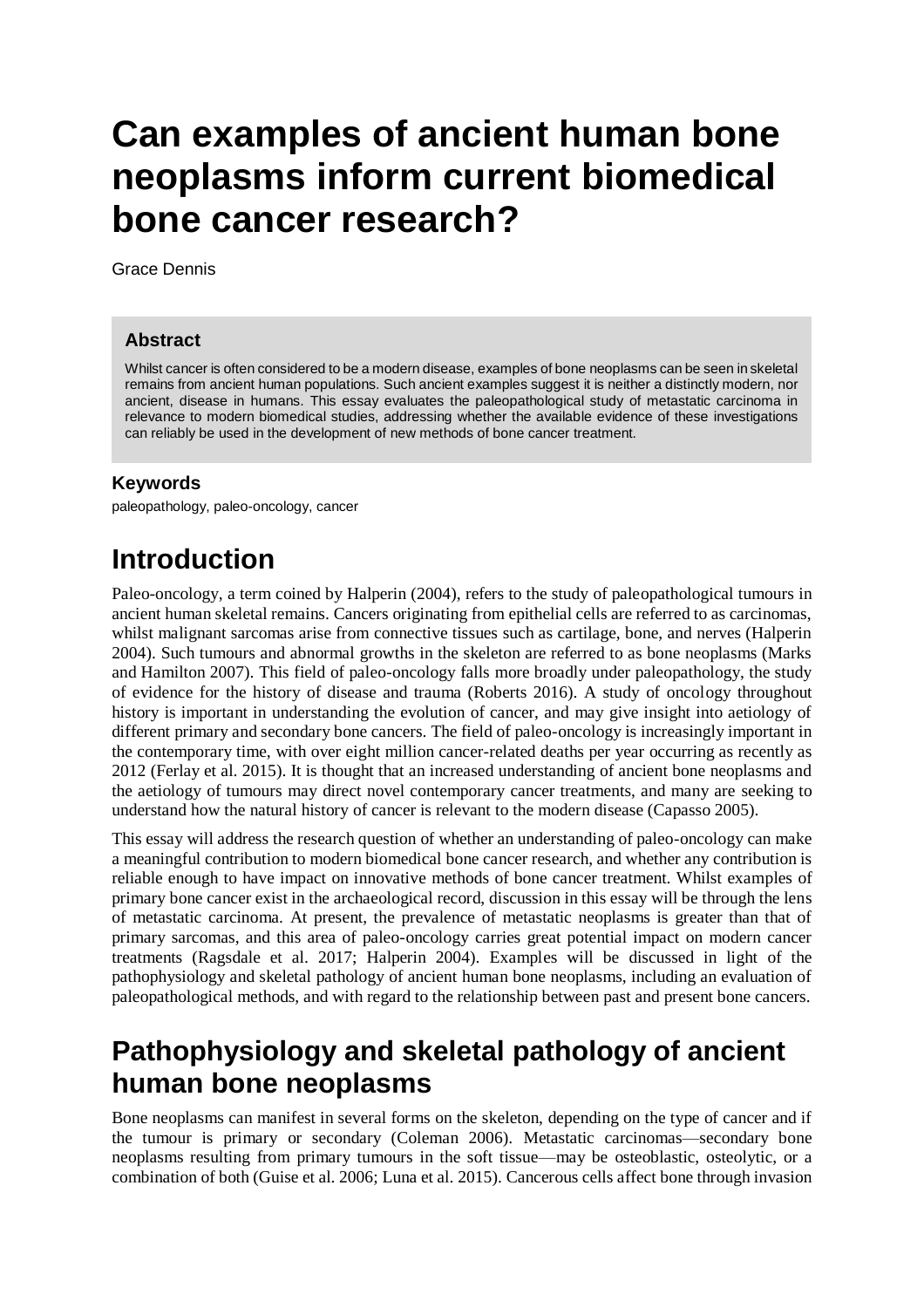of the marrow stroma, and migration to the endosteal surface to stimulate either osteoblast or osteoclast activity (Mundy 2002). Cancerous cells travel to bone via haematogenous spread, either directly entering the blood flow from the primary tumour or by draining into systemic circulation from lymph (Suva et al. 2011). Osteoblastic metastatic carcinomas often arise from prostate cancer, whilst osteolytic lesions result generally from cancer of the thyroid, kidneys, uterus, gastrointestinal tract, and adrenal glands (Mundy 2002). Mixed lesions commonly occur as metastasis from cancers of the lung, breast, and ovaries (among other organs), but may also occur in some cases of prostate cancer (Mundy 2002; Luna et al. 2015). A case study on Hungarian skeletons from the Roman Period further suggested that osteoblastic lesions were formed from prostate cancers, whilst mixed lesions were observed in an example of breast cancer (Merczi et al. 2014). In a sample (G 1287) estimated to be from the second to third century from a civil town in Aquinicum (western Hungary), the characteristic lesions of osteoblastic carcinoma were found to be: periosteal bone apposition (with porous and striated lesions in foci), generally affecting the pelvis, vertebral column, and femora (Merczi et al. 2014). A case of a Cis-Bakal mobile forager from the Early Bronze Age in Eastern Siberia found that blastic lesions were often located in proximity to lytic lesions, where they were not specifically mixed lesions (Lieverse et al. 2014). An example of metastatic carcinoma from a second century subelite individual from Amara-West (Nubia) found that osteolytic lesions generally manifest as scalloped bone loss in cancellous bone, only becoming visible in cortical bone in advanced stages (Binder et al. 2014). In advanced cases of osteolytic bone loss, fractures are additionally a common pathology (Coleman 2006). The study from Eastern Siberia noted that lytic lesions ranged remarkably in size (Lieverse et al. 2014). Both studies from Nubia and Hungary concluded that macroscopic examination was inadequate in determining the extent of lesions affecting the skeleton, as most changes occur in cancellous bone before affecting cortical bone on the exterior (Binder et al. 2014; Merczi et al. 2014). A study of likely prostate cancer in a preIncaic individual from Pukara de la Cueva (northwest Argentina) agreed that radiographic examination gives more insight into the dispersion and characteristics of neoplastic changes to bone structure (Luna et al. 2015). Use of a scanning electron microscope and radiographic imaging is considered a key diagnostic tool in the positive identification of metastatic carcinoma in the skeleton, with osteoblastic cases showing the formation of an irregular network of sclerotic trabeculae and loss of original cancellous bone. Osteolytic lesions show resorption of trabeculae under scanning electron microscope (Merczi et al. 2014).

Often difficult to diagnose in the archaeological record, there is currently disagreement on whether traditional macroscopic and radiographic methods are sufficient in diagnosing metastatic carcinoma in ancient human skeletal remains (Schultz et al. 2007). The majority of studies on ancient bone neoplasms, and on metastatic carcinomas, are completed using macroscopic and radiological examination of the skeleton, as in Merczi et al.'s (2014) study. As no soft tissue is usually available to paleopathologists—except in the case of mummified remains—diagnosis relies solely on the observed skeletal lesions (David and Zimmerman 2010). This becomes problematic as the lesions of metastatic carcinoma are often nonspecific, particularly in early stages, with several other conditions also causing osteolytic or osteoblastic activity (Merczi et al. 2014). A study using proteomic methods on a Scythian king showed that biochemical analysis for a prostate specific antigen (PSA) and hydroxyapatite in the extracellular matrix of bone was reliable in diagnosing metastatic carcinoma from prostate cancer (Schultz et al. 2007). Bound PSA increased with malignancy in this case (Schultz et al. 2007). Whilst this molecular method is considered more reliable and may have more relevance to modern biomedical research, the approach is underdeveloped and relies on the successful isolation of ancient DNA from archaeological remains (Schultz et al. 2007). Furthermore, additional research into antigens for other primary cancers would need to be employed before this method could become standard in paleooncology (Schultz et al. 2007). Currently, detailed description of the characteristics and location of observed skeletal lesions, such as that seen in a study by Luna et al. (2008), is important in improving the differential diagnosis of metastatic carcinoma.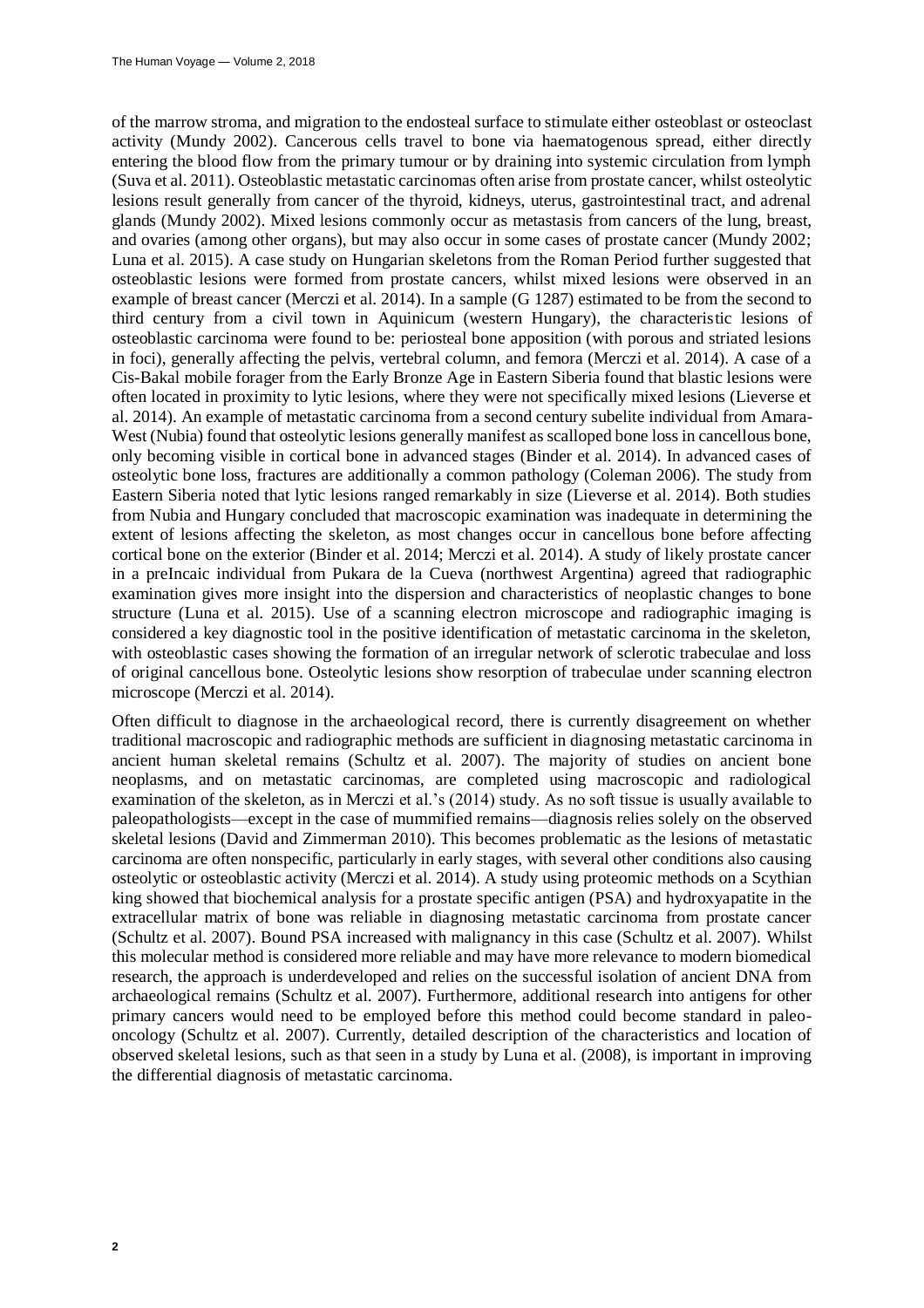# **The relationship between past and present bone cancers**

Many seek to establish and understand the relationship between historical and contemporary forms of cancer (Halperin 2004). In the case of metastatic carcinoma, it has been demonstrated that the skeletal manifestation in modern clinical cases is similar to that in ancient skeletal remains (Marks and Hamilton 2007). A study of metastatic carcinoma in a 62-year-old contemporary female was used as a comparative standard, as no medical intervention was given (Marks and Hamilton 2007). This modern study agreed that scalloped-edged lesions were characteristic of osteolytic perforations in the cortical bone, and that both osteoblastic and osteolytic lesions were focused in certain areas of each affected bone (Marks and Hamilton 2007). As suggested in paleopathological studies, neoplasms most commonly affected the pelvis, vertebral column, and femora (Marks and Hamilton 2007). The similarities between archaeological studies and this contemporary case study suggest that metastatic carcinoma is not distinctly an ancient or modern disease in humans (Marks and Hamilton 2007). It has additionally been documented that most types of modern neoplastic disease can be found in the archaeological record, thus suggesting that a relationship between ancient and contemporary cancers may exist (Capasso 2005).

In establishing cancer and metastatic carcinoma as an ancient disease, inferences can be made regarding aetiology and pathogenesis of modern metastatic carcinomas and bone cancers (David and Zimmerman 2010). It is argued that the rarity of metastatic carcinoma and other bone neoplasms in ancient times indicates that the conditions producing such lesions were rare (Capasso 2005; Binder et al. 2014). From this, conclusions can be made about the environmental factors contributing to metastatic carcinomas and cancers in the modern era (Faltas 2011). Studies of malignancies in European cases found that the low rate of neoplasms in historic samples tended to increase in time as social aggregation levels and levels of indoor activity rose (Capasso 2005). Of the recorded neoplasms, 43.2 per cent were found to be metastatic carcinomas (Strouhal 1998). This agrees with other studies that geography and increased 'civilisation' is progressively a risk factor in contemporary cancers (Capasso 2005). It is thought that such civilisation is linked to an aging population, where more metastatic carcinomas were recorded as life span increased (Nerlich et al. 2011). This is likely, as cancer is considered to be an age-progressive disease (Capasso 2005). Such a conclusion is supported by an understanding of paleo-oncology and the evolution of the disease, signifying a way in which examples of ancient human bone neoplasms can contribute to a modern understanding of cancer (Capasso 2005). Whilst not on a molecular level, this represents one contribution of paleo-oncology to contemporary biomedical bone cancer research.

# **Is it possible for an understanding of paleooncology to contribute to contemporary treatment of bone cancers?**

Certain limitations into the paleo-oncological study of bone neoplasms exist, affecting many, if not all, case studies (Halperin 2004). It is widely documented that skeletal evidence for metastatic carcinoma and indeed many other types of bone neoplasm—are rare in the archaeological record (Capasso 2005; Luna et al. 2008; Lieverse et al. 2014). It is questioned whether this rarity denotes a lack of evidence and inadequate diagnostic criteria, or whether it proves the rarity of cancer as an ancient disease (Marques et al. 2017). The limited skeletal evidence may be due to misdiagnoses of observed lesions, or underreporting cases of metastatic carcinoma based on incidental discovery in archaeological samples, and on the belief that it was rare in hunter-gatherer populations (Lieverse et al. 2014). The limited amount of conclusive skeletal evidence affects all studies of metastatic carcinoma, and limits the contribution that paleo-oncological studies can make to modern biomedical research (Capasso 2005). Whilst most paleopathologists recognise this limitation, relatively small sample sizes continue to present a large source of error in studies of ancient human bone neoplasms (Capasso 2005). Halperin (2004) discusses the difficulty in diagnosing cancer in ancient human remains due to pseudopathology, a postmortem effect on the skeleton that mimics lesions associated with an antimortem disease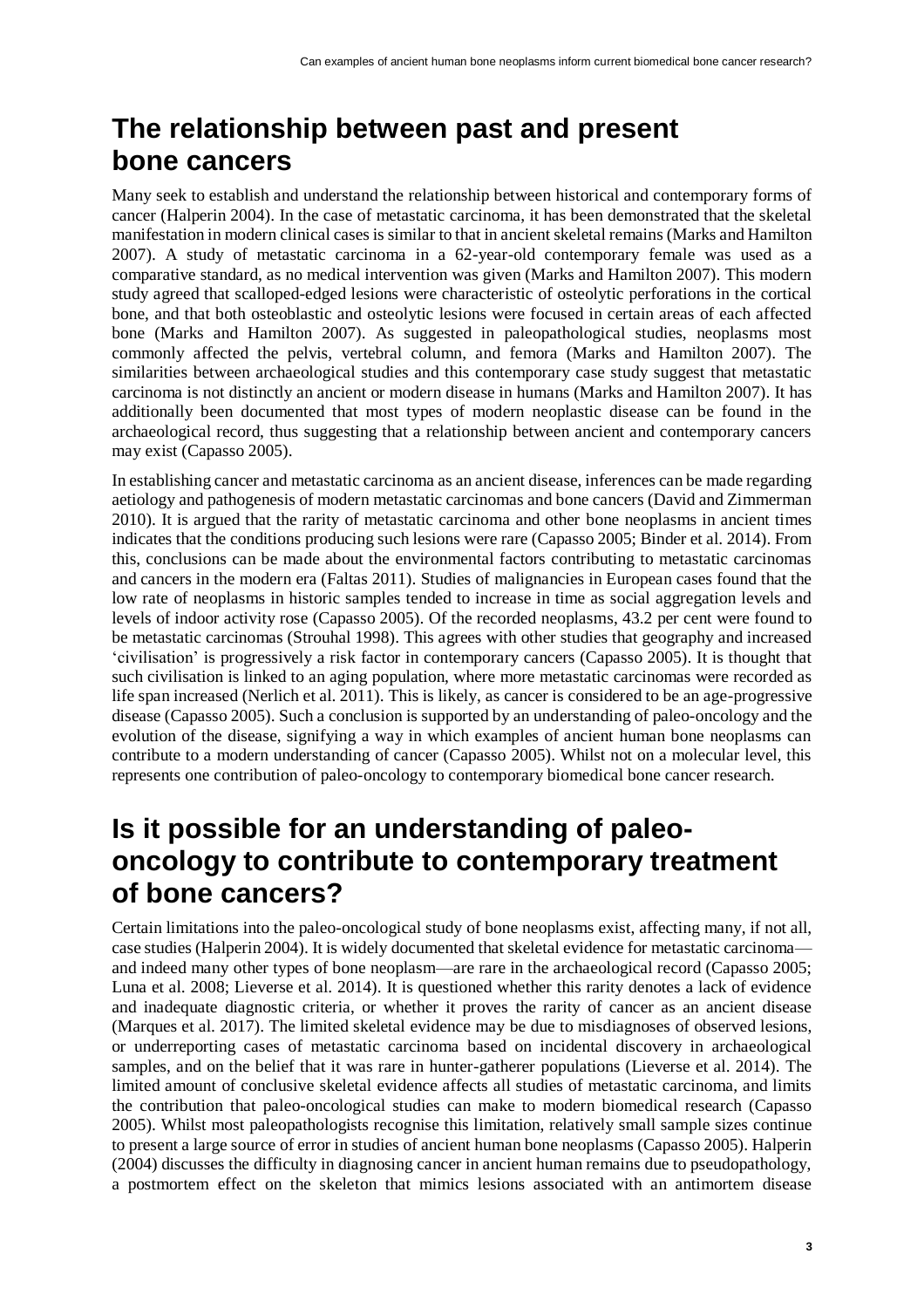(Halperin 2004; Lieverse et al. 2014). Soil erosion and pressure may result in the erosion of the cortical bone and warping of long bones, and the acidification of groundwater has further been shown to cause severe porosity on the bone surface (Halperin 2004). Bacteria and fungi, in particular, are able to induce dissolution of bone mineral of Haversian canals in a regular pattern, reminiscent of the osteolytic changes seen in metastatic carcinoma (Halperin 2004). Such taphonomic changes are central in the gross underestimation of the incidence of metastatic carcinoma in macroscopic and radiological studies of ancient human remains, such as those by Merczi et al. (2014) and Binder et al. (2014). A multidisciplinary approach including consultation by experts in taphonomy may help in the accurate distinction of pre- and postmortem lesions. Studies are further limited by the nonspecific nature of many lesions associated with metastatic carcinoma (Rothschild et al. 1998; Assis and Codinha 2009). A review on the methodological approach to studying ancient cancers by Faltas (2011) criticises macroscopic methods, and discusses the need to move to a modern molecular method in order to gain relevant and conclusive insights into the pathogenesis of the disease. Molecular methods include proteomic analysis and biochemical testing of bone neoplasms, such as those used by Schultz et al. (2007). Although considered more reliable, even molecular techniques are relatively underdeveloped and are met with issues such as cost and the successful extraction of ancient DNA (Schultz et al. 2007; Nerlich 2017). Ultimately, the little molecular evidence available from ancient metastatic carcinomas significantly limits the contribution that can be made to modern cancer research and new methods of cancer treatment at present (Faltas 2011).

Whilst Faltas (2011) argues that there is insufficient molecular evidence available from metastatic carcinoma and malignant bone neoplasms to make a meaningful or reliable contribution to modern biomedical research, the study of paleo-oncology should not be entirely dismissed. Studies of metastatic carcinoma in ancient skeletal remains are valuable in providing an insight into the history of cancer in human populations, and the anthropological context surrounding the disease (David and Zimmerman 2010). Capasso (2005) presents the argument that it is only through the study of the biological evolution of cancer that the concurrent social and cultural evolution of different populations can be understood. In looking to things such as the Medical Papyri of Ancient Egypt, or the early work of Hippocrates and the Ancient Greeks, an understanding of the social evolution of cancer can be gained (David and Zimmerman 2010). Although this does not directly impact modern biochemical research into bone cancers, its value should not be understated.

# **Conclusion**

In conclusion to the research question, there is currently insufficient molecular evidence from ancient metastatic carcinomas for any reliably or significant contribution to modern biochemical research into bone cancer. Any information gained from the paleo-oncological study of metastatic carcinoma largely relates to aetiology of the disease, and does not yet have applications in innovative or targeted treatment therapies (Faltas 2011). The characteristic osteolytic and osteoblastic lesions of metastatic carcinoma were discussed, with either the formation of sclerotic periosteal tissue or loss of cancellous bone occurring (Merczi et al. 2014). The issues with macroscopic and radiological methodologies were established, including the difficulty in diagnosing metastatic carcinoma (Schultz et al. 2007). Although osteoblastic or osteolytic lesions can be observed in ancient skeletal remains, it can be difficult to distinguish both anti- and postmortem changes to skeleton, and whether cancer was the underlying causes of the lesions (Halperin 2004). Whilst molecular methods are considered more reliable and conclusive, they are still generally underdeveloped and are not yet widely applicable enough to have a substantial impact on modern bone cancer research (Schultz et al. 2007). In spite of this, paleo-oncology still contributes to the contemporary understanding of the evolution of metastatic carcinoma, and the related primary cancers. Contextual anthropological evidence has provided an insight into the social and cultural dimensions of ancient bone neoplasms, invaluable to the current knowledge of how cancer was approached in ancient societies (Capasso 2005).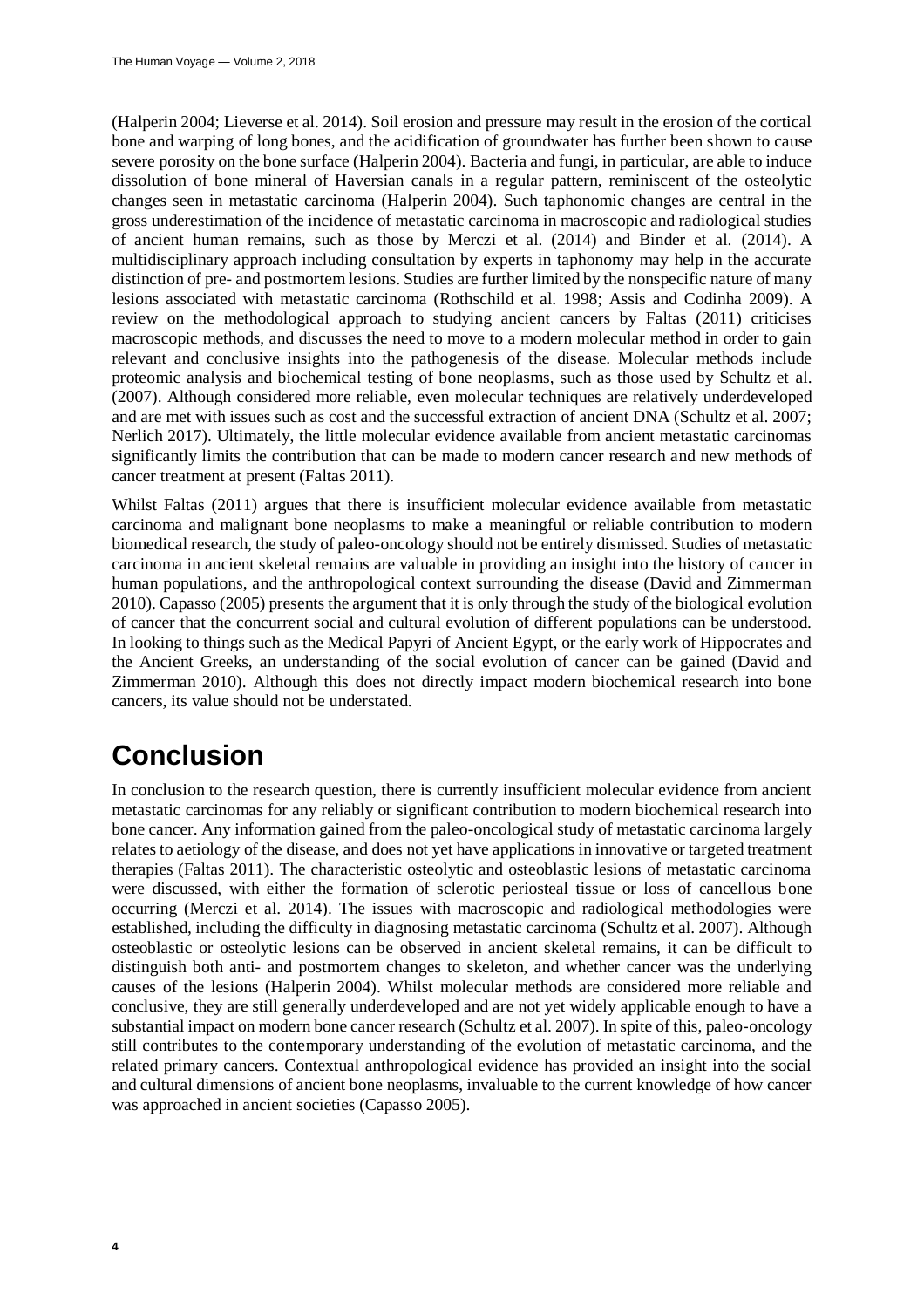### **Acknowledgements**

I would like to thank Dr Justyna Miszkiewicz for her guidance and feedback on my essay, and for encouraging my interest in bioanthropology. I would also like to acknowledge anonymous reviewers for constructive revisions and critiques of this essay.

### **References**

- Assis S, Codinha S. 2009. Metastatic carcinoma in a 14<sup>th</sup>-19<sup>th</sup> century skeleton from Constância (Portugal). Int J Osteoarchaeol. 20(5):603–620. [doi.org/10.1002/oa.1084](https://doi.org/10.1002/oa.1084)
- Binder M, Roberts C, Spencer N, Antoine D, Cartwright C. 2014. On the antiquity of cancer: Evidence for metastatic carcinoma in a young man from Ancient Nubia (c. 1200BC). PLoS ONE. 9(3):e90924. [doi.org/10.1371/journal.pone.0090924](https://doi.org/10.1371/journal.pone.0090924)
- Capasso LL. 2005. Antiquity of cancer. Int J Cancer.  $113(1):2-13$ .  $\frac{\text{doi.org}}{10.1002}\frac{\text{doi.org}}{\text{10.1002}}\frac{20610}{\text{10.1002}}$
- Coleman RE. 2006. Clinical features of metastatic bone disease and risk of skeletal morbidity. Clin Cancer Res. 12(20):6243s–6249s[. doi.org/10.1158/1078-0432.CCR-06-0931](https://doi.org/10.1158/1078-0432.CCR-06-0931)
- David AR, Zimmerman MR. 2010. Cancer: An old disease, a new disease or something in between? Nat Rev Cancer. 10(10):728–733. [doi.org/10.1038/nrc2914](https://doi.org/10.1038/nrc2914)
- Faltas B. 2011. Cancer is an ancient disease: The case for better paleoepidemiological and molecular studies. Nat Rev Cancer. 11(1):76. [doi.org/10.1038/nrc2914-c1](https://doi.org/10.1038/nrc2914-c1)
- Ferlay J, Soerjomatarm I, Dikshit R, Eser S, Mathers C, Rebelo M, Parkin DM, Forman D, Bray F. 2015. Cancer incidence and mortality worldwide: Sources, methods and major patterns in GLOBOCAN 2012. Int J Cancer. 136(5):E359–E386. [doi.org/10.1002/ijc.29210](https://doi.org/10.1002/ijc.29210)
- Guise TA, Mohammad KS, Clines G, Stebbins EG, Wong DH, Higgins LS, Vessella R, Corey E, Padalecki S, Suva L, Chirgwin JM. 2006. Basic mechanisms responsible for osteolytic and osteoblastic bone metastasis. Clin Cancer Res. 12(20):6213s–6216s. [doi.org/10.1158/1078-0432.CCR-06-1007](https://doi.org/10.1158/1078-0432.CCR-06-1007)
- Halperin EC. 2004. Paleo-oncology: The role of ancient remains in the study of cancer. Perspect Biol Med. 47(1):1–14[. doi.org/10.1353/pbm.2004.0010](https://doi.org/10.1353/pbm.2004.0010)
- Lieverse AR, Temple DH, Bazaliiskii VI. 2014. Paleopathological description and diagnosis of metastatic carcinoma in an Early Bronze Age (4588+34 cal. BP) forager from the Cis-Baikal region of eastern Siberia. PLoS ONE. 9(12):e113913. [doi.org/10.1371/journal.pone.0113919](https://doi.org/10.1371/journal.pone.0113919)
- Luna L, Aranda C, Bosio LA, Beron MA. 2008. A case of multiple metastasis in Late Holocene hunter-gatherers from the Argentine Pampean region. Int J Osteoarchaeol. 18(5):492–506[. doi.org/10.1002/oa.950](https://doi.org/10.1002/oa.950)
- Luna L, Aranda C, Santos AL, Ramundo P, Rizzuti C, Stagno D. 2015. Probable prostate cancer in a pre-Incaic individual from Pukara de la Ceva, northwestern Argentina. Anthropol Anz. (2):201–222. [doi.org/10.1127/anthranz/2015/0463](https://doi.org/10.1127/anthranz/2015/0463)
- Marks MK, Hamilton MD. 2007. Metastatic carcinoma: Paleopathology and differential diagnosis. Int J Osteoarchaeol. 17(3):217–234. [doi.org/10.1002/oa.874](https://doi.org/10.1002/oa.874)
- Marques C, Matos V, Costa T, Zink A, Cunha E. 2017. Absence of evidence or evidence of absence? A discussion on paleoepidemiology of neoplasms with contributions from two Portuguese human skeletal reference collections (19th-20th century). Int J Paleopathol. [doi.org/10.1016/j.ijpp.2017.03.005](https://doi.org/10.1016/j.ijpp.2017.03.005)
- Merczi M, Marcsik A, Bernert Z, Józsa L, Buckzkó K, Lassányi G, Kelemen MH, Zádori P, Vandulek C, Biró G, Hajdu T, Molnár E. 2014. Skeletal metastatic carcinomas from the Roman Period (1st to 5th Century AD) in Hungary. Pathobiology. 81(2):100–111. [doi.org/10.1159/000357435](https://doi.org/10.1159/000357435)
- Mundy GR. 2002. Metastasis: Metastasis to bone: Causes, consequences and therapeutic opportunities. Nat Rev Cancer. 2(8):584–593. [doi.org/10.1038/nrc867](https://doi.org/10.1038/nrc867)
- Nerlich AG. 2017. Molecular paleopathology and paleo-oncology State of the art, potentials, liitations and perspectives. Int J Paleopathol. [doi.org/10.1016/j.ijpp.2017.02.004](https://doi.org/10.1016/j.ijpp.2017.02.004)
- Nerlich AG, Rohrbach H, Bachmeier B, Zink A. 2011. Malignant tumours in two ancient populations: An approach to historical tumour epidemiology. Oncol Rep. 16(1):197–202.